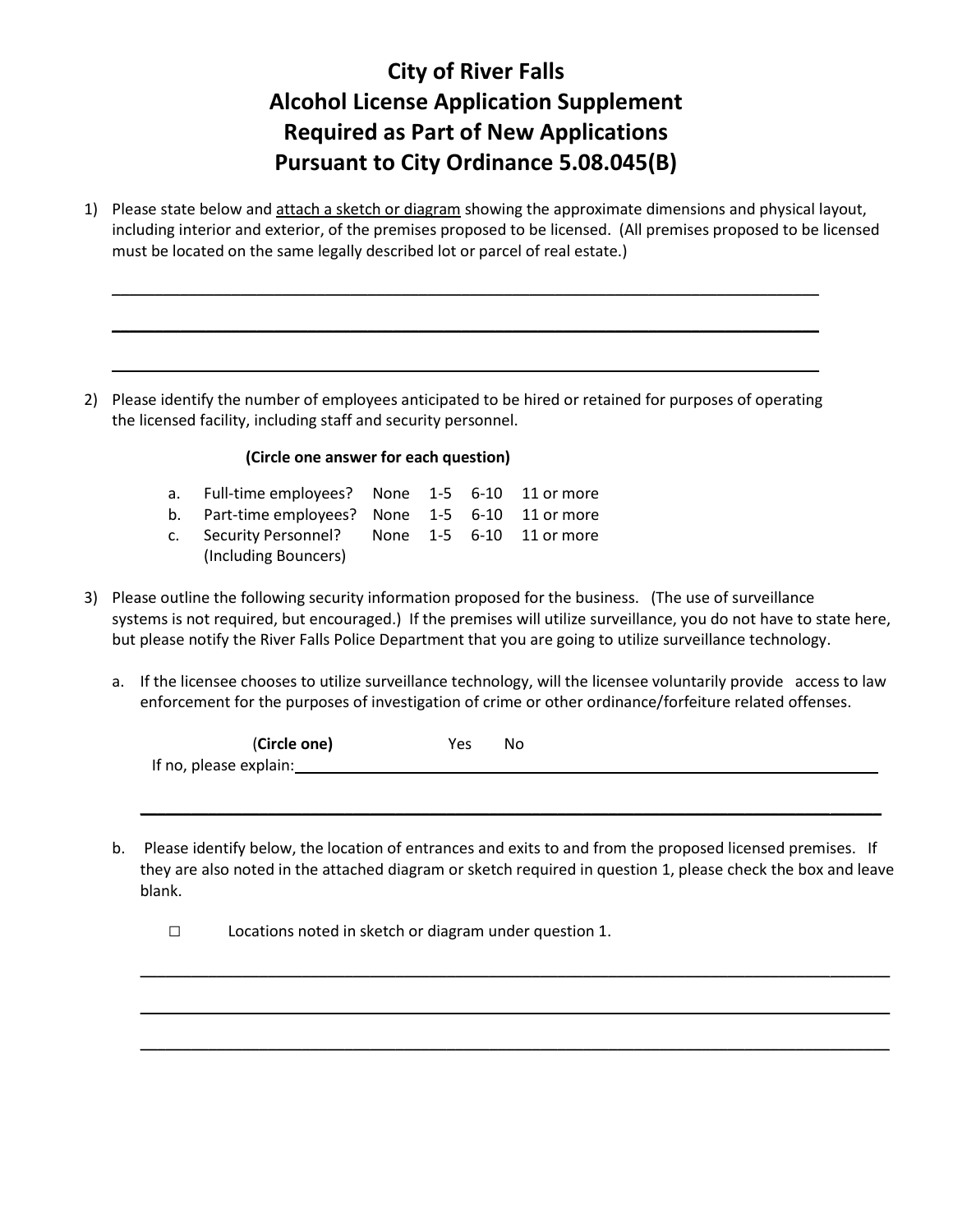- c. Please acknowledge the applicant's commitment to provide initial and ongoing training to employees to include training to:
	- 1. Alcohol consumption by on-duty employees ( not recommended ), will this be allowed?

## **(Circle one)** Yes No

- 2. Use of Force.
- 3. Gambling Laws
- 4. Dealing with Disorderly Patrons
- 5. Employer responsibilities and procedures relating to persons intoxicated or incapacitated by alcohol.
- 6. Sale of Tobacco Products
- 7. Procedures to be implemented to deter underage drinking of alcohol and loitering on premises.

Initial and on-going training will be provided to employees.

**(Circle one)** Yes No

d. Proposed occupancy limits for the premises. (Please coordinate with the City Building Inspector to assist in determining occupancy limits.) If none, enter none.

**Please enter the proposed occupancy limits:** \_\_\_\_\_\_\_\_\_\_\_\_\_\_\_\_\_\_\_\_

\_\_\_\_\_\_\_\_\_\_\_\_\_\_\_\_\_\_\_\_\_\_\_\_\_\_\_\_\_\_\_\_\_\_\_\_\_\_\_\_\_\_\_\_\_\_\_\_\_\_\_\_\_\_\_\_\_\_\_\_\_\_\_\_\_\_\_\_\_\_\_\_\_\_\_\_\_\_\_\_\_\_\_\_\_\_\_\_\_\_\_\_\_\_\_\_\_

e. Please acknowledge the applicant's ability and willingness to work cooperatively with the City to deal with potential community and law enforcement issues, such as neighborhood complaints, littering, disorderly conduct and other community issues related to the alcohol license requested or issued.

**(Circle one)** Yes, will work cooperatively

No, will not work cooperatively. Explain: \_\_\_\_\_\_\_\_\_\_\_\_\_\_\_\_\_\_\_\_\_\_\_\_

4. Please identify below the applicant's planned promotional events or entertainment as a means of Attracting business:

 $\square$  If no entertainment is planned, please check this box and move on to Question #5.

□Music

□Live

□DJ

□Karaoke

 $\Box$  Other – Please Identify

□Dancing

- □ Tournaments
	- $\Box$  Pool
	- □ Darts
	- □ Poker, other Card Events
	- □ Video Gaming\*
	- □ Other Please Explain: \_\_\_\_\_\_\_\_\_\_\_\_\_\_\_\_\_\_\_\_\_\_\_\_\_\_\_\_\_\_\_\_\_\_\_\_\_\_\_\_\_\_\_\_\_\_\_\_\_\_\_\_\_\_\_\_\_\_\_\_\_\_

\* Please note the attached information regarding the legality of poker tournaments and video gaming.